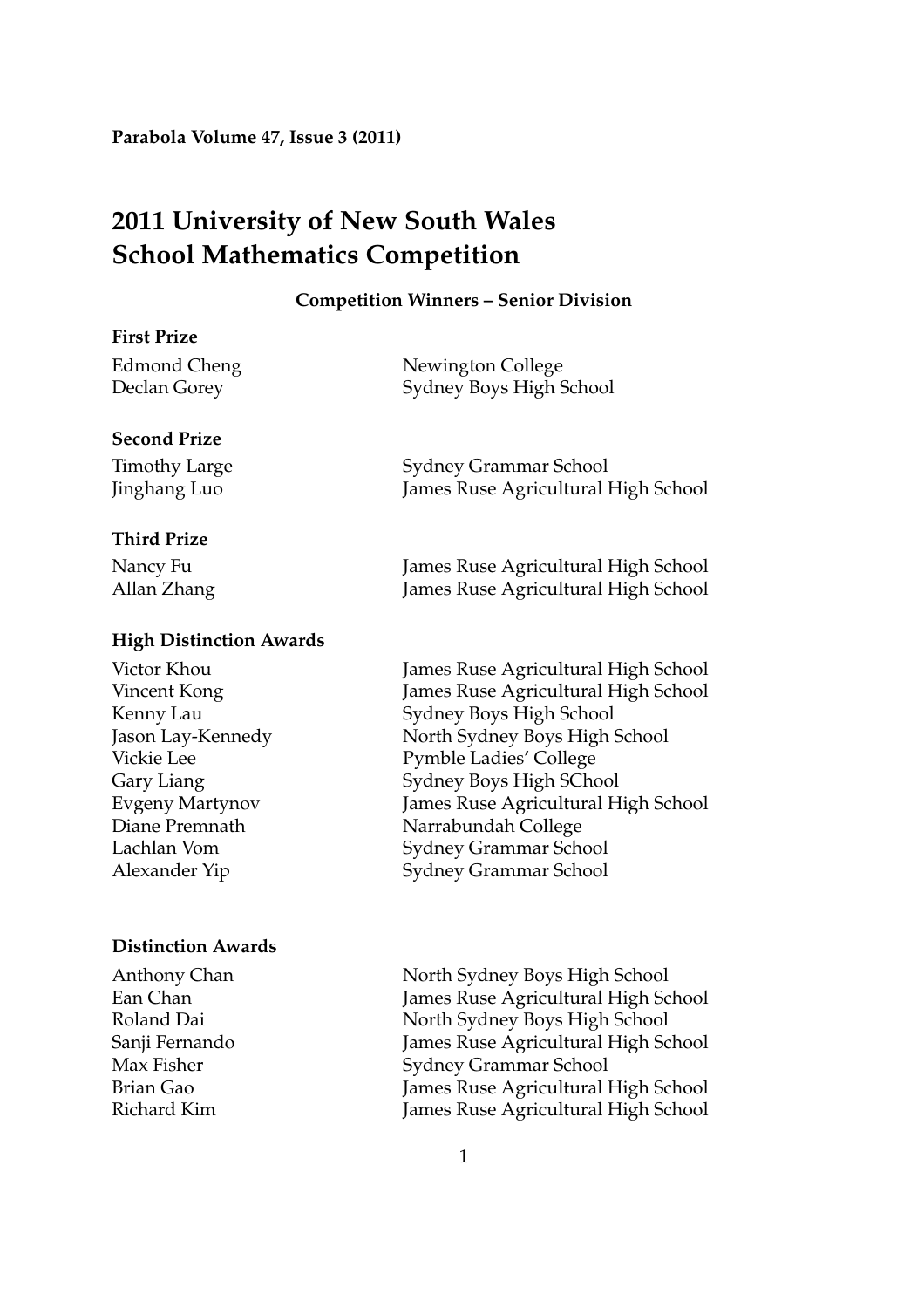Adam Solomon Moriah College

#### **Credit Awards**

Carlo Antonioli Fort Street High School Elise Kempler Moriah College Timothy Kwan Shore School Ariella Naumburger Moriah College Zac Rabie Moriah College

Joshua Lu Sydney Grammar School John Papantoniou Sydney Grammar School Dawen Shi Sydney Grammar School Gavin Tam North Sydney Boys High School Benjamin Thompson Narrabundah College Anna Zhong James Ruse Agricultural High School Kevin Zhuo North Sydney Boys High School

Jodic Chan James Ruse Agricultural High School Justin Cheung Sydney Grammar School Daniel Filan Normanhurst Boys High School Chris Gu James Ruse Agricultural High School Sean Harris Melba Copland Secondary High School Augusta Ho James Ruse Agricultural High School Logan Ho K and B Education Centre Jack Huang James Ruse Agricultural High School Johnny Huang James Ruse Agricultural High School Hunter Iceton Fort Street High School Carlin Jiang North Sydney Boys High School Sun Woo Kim James Ruse Agricultural High School Tim Le James Ruse Agricultural High School Jeffrey Lee North Sydney Boys High School Yin Nok (Ariel) Lee Presbyterian Ladies' College Kevin Li Sydney Grammar School Amanda Lin Presbyterian Ladies' College Emily Ma Pymble Ladies' College Yiyi Ma Melba Copland Secondary School Michael Mangion Hurlstone Agricultural High School Ennes Mehmedbasic Sydney Boys High School Hannah Mugford Pymble Ladies' College Melissa Ong Pymble Ladies' College Ankur Paul Sydney Boys High School Michael Peng James Ruse Agricultural High School Jack Perry Sydney Grammar School Amy Shang James Ruse Agricultural High School Shelley She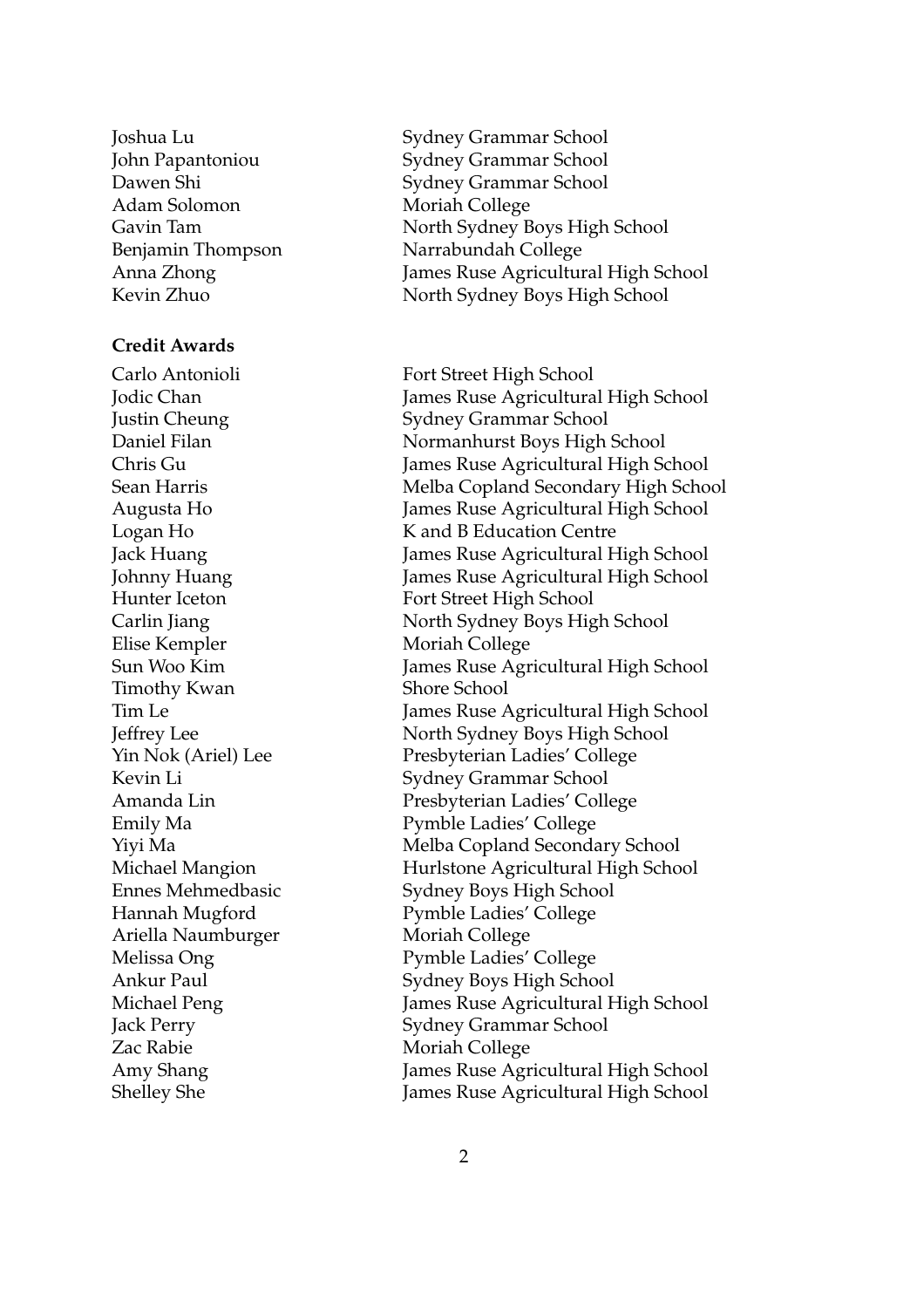David Tran Sefton High School

Benjamin So Knox Grammar School Harry Stratton Sydney Grammar School<br>Snowine Sze Sames Ruse Agricultural I James Ruse Agricultural High School Stephen Trang Sydney Boys High School Yadhaven Upendran James Ruse Agricultural High School Hubert Wan North Sydney Boys High School Aiden Yiu North Sydney Boys High School<br>Sidney Yiu James Ruse Agricultural High Sc Sidney Yiu James Ruse Agricultural High School<br>Alexander Zhang Normanhurst Boys High School Normanhurst Boys High School Jeffrey Zhou Sydney Grammar School Lydia Zhou Pymble Ladies' College Jack Zou Sydney Boys High School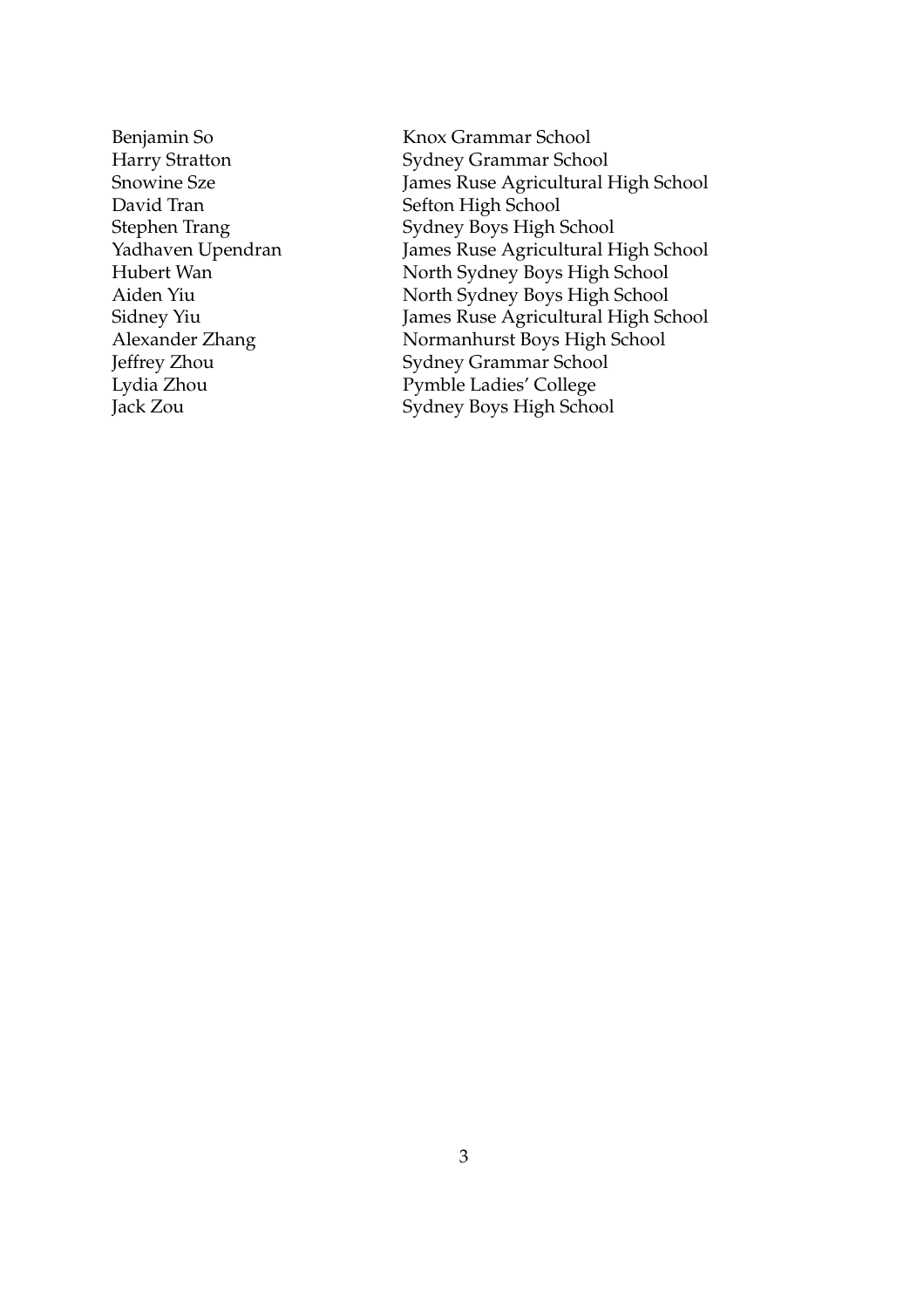# **Competition Winners – Junior Division**

# **First Prize** Seyoon Gagavan Knox Grammar School **Second Prize** James Chen Sydney Boys High School **Third Prize**

William Wang Sydney Grammar School

#### **High Distinction Awards**

Alexander Babidge Sydney Grammar School Vaishnavi Calisa North Sydney Girls High School Ethan Chai Sydney Grammar School Marcus Dahl Sydney Grammar School Echo Deng James Ruse Agricultural High School Gabriel Gregory Sydney Grammar School Tim Huang North Sydney Boys High School Leslie Lay-Kennedy North Sydney Boys High School Henry Liang Homebush Boys High School Orion Tong Sydney Grammar School Justin Wang James Ruse Agricultural High School Eric Xu Sydney Boys High School Gary Xu James Ruse Agricultural High School Magaret Zhou James Ruse Agricultural High School

#### **Distinction Awards**

|                       | Saikrishna Ananthapadmanabhan Hurlstone Agricultural High School |
|-----------------------|------------------------------------------------------------------|
| <b>William Clarke</b> | Sydney Grammar School                                            |
| David Wei Hu          | James Ruse Agricultural High School                              |
| <b>Bruce Huang</b>    | James Ruse Agricultural High School                              |
| Huiyi Gina Jin        | <b>Pymble Ladies' College</b>                                    |
| Aran Kanagaratnam     | Sydney Grammar School                                            |
| Jason Kwong           | Sydney Grammar School                                            |
| Joshua Lau            | James Ruse Agricultural High School                              |
| Sherrington Li        | James Ruse Agricultural High School                              |
| Andrew Manton-Hall    | Sydney Grammar School                                            |
| Stephen Roche         | Sydney Grammar School                                            |
| Mike Wu               | Sydney Grammar School                                            |
| Stephanie Wu          | James Ruse Agricultural High School                              |
| Joanna Xiong          | Pymble Ladies' College                                           |
|                       |                                                                  |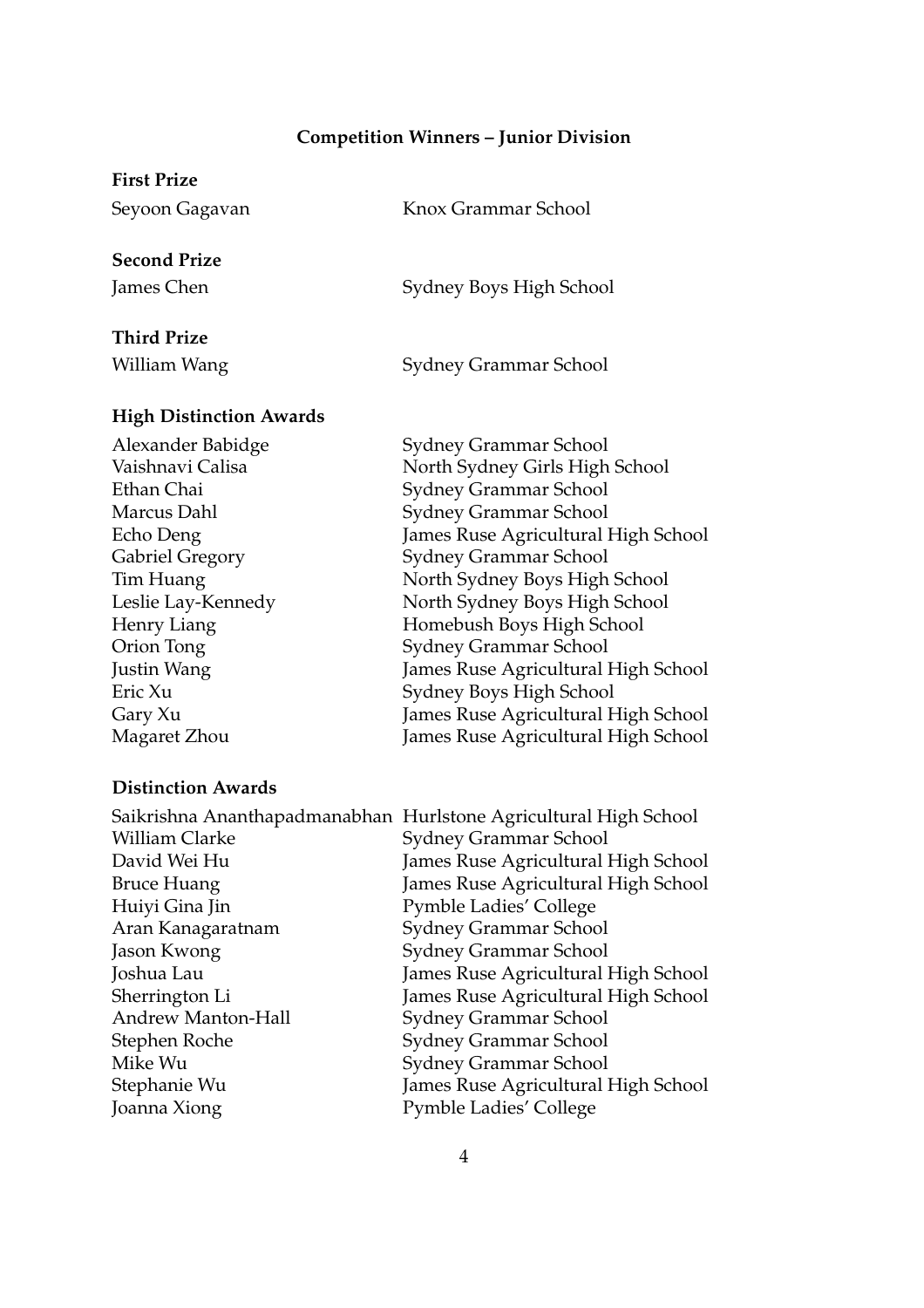Radman Zhang Shore School

#### **Credit Awards**

Howard Chow Sydney Grammar School Zeke Coady Sydney Grammar School Ruell Domaoal Fort Street High School Jared Engelman Moriah College Vincent Jiang Sydney Grammar School Zhongwen Li Pymble Ladies' College Allen Lu Sydney Grammar School Jewel Qi Meriden School Christine Song MLC School Tharani Tharmakumar Telopea Park School Alexander Turner Sydney Grammar School Shani Wijetilaka Pymble Ladies' College Victoria Xu MLC School

Karen Zhang Pymble Ladies' College Jonathan Zheng James Ruse Agricultural High School

Akhil Bansel Sydney Grammar School Rena Cao North Sydney Girls High School Lauren Chee Kambala Secondary School Allan Chen North Sydney Boys High SChool Gavin Chen James Ruse Agricultural High School Nelson Chen North Sydney Boys High School Kenric Chui James Ruse Agricultural High School Kevin Du James Ruse Agricultural High School Oliver James Fisher James Ruse Agricultural High School Niroshan Jeyakumar James Ruse Agricultural High School Jack Jiang James Ruse Agricultural High School Alexander Ling James Ruse Agricultural High School Cyril Liu James Ruse Agricultural High School Wilson Liu **Imes Ruse Agricultural High School** Steven Luu James Ruse Agricultural High School Saimurooban Muralidaran James Ruse Agricultural High School Angela Nguyen Hurlstone Agricultural High School Kajanan Parameshwaran James Ruse Agricultural High School Chen Qu James Ruse Agricultural High School Vivian Shang James Ruse Agricultural High School Kevin Shi James Ruse Agricultural High School Mark Virgona Normanhurst Boys HIgh School David Wong North Sydney Boys High School Rachel Wong James Ruse Agricultural High School Kathy Xu James Ruse Agricultural High School